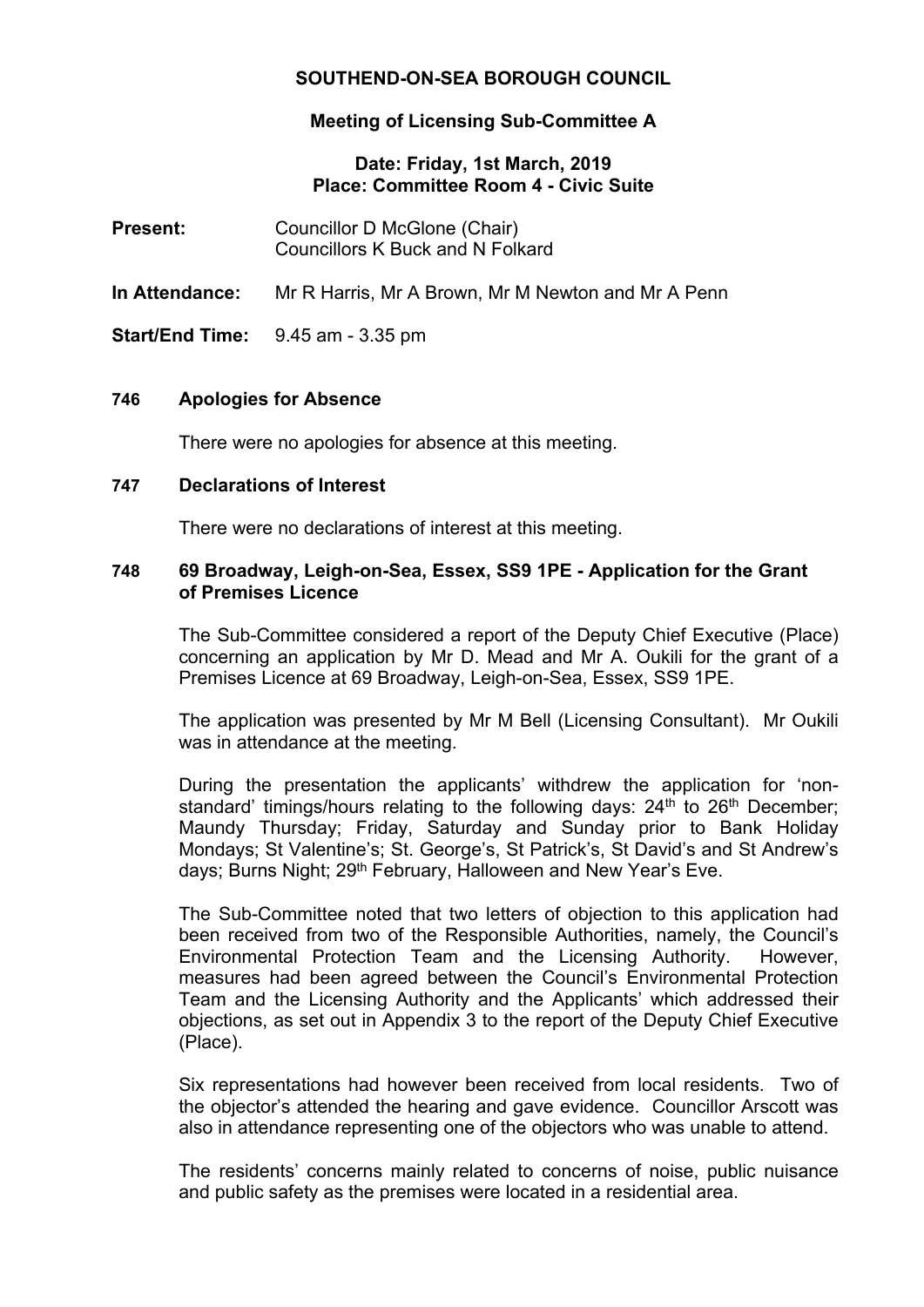The sub-committee listened to all the evidence and submissions, and read all the documents. It had regard to the Statutory Guidance Notes and Southendon-Sea Borough Council's Statement of Licensing Policy. The sub-committee further considered the four licensing objectives namely the prevention of crime and disorder, public safety, the prevention of public nuisance and the protection of children from harm.

The sub-committee felt that the conditions proposed would be sufficient to address the objectors' concerns. On the basis of the evidence presented to it, the sub-committee did not consider that the promotion of the licensing objectives would be undermined by the granting of this application. It was therefore:

Resolved:

That the application for a premises licence in respect of 69 Broadway, Leigh-on-Sea, Essex SS9 1PE be granted, subject to:

(i) The Mandatory Conditions set out in Appendix 1 to the report of the Deputy Chief Executive (Place);

(ii) The conditions agreed between the Council's Environmental Protection Team and the Licensing Authority and the Applicants' set out in Appendix 3 to the report;

(iii) The conditions set out on the Applicants' proposed conditions submitted at the hearing which replace the conditions set out in the Operating Schedule in Appendix 2 to the report, subject to the deletion of Conditions 18 and 20 and changes to Conditions 15, 21 and 22, as set out below:

*1. There shall be a minimum of 28 covers set out for service at all times.*

*2. The supply of alcohol will be by waiter/waitress.*

*3. No alcohol will be served without accompanying food consisting of either a substantial table meal or a sample platter of items from the menu.*

*4. The premises shall not be let out to external promoters so that the Licence Holder retains complete managerial control.*

*5. Off sales of alcohol shall only consist of sealed bottles of wine.*

*6. The Licensee shall ensure that a 'Challenge 25' scheme is operated, whereby any person who appears to be under 25 years of age is required to produce means of identification proving they are over 18 years of age. The only authorised means of identification shall be passport, UK photo driving licence, UK military ID or 'PASS' accredited card.*

*7. The Licensee shall ensure that signage is displayed advising customers that a 'Challenge 25' policy is in force.*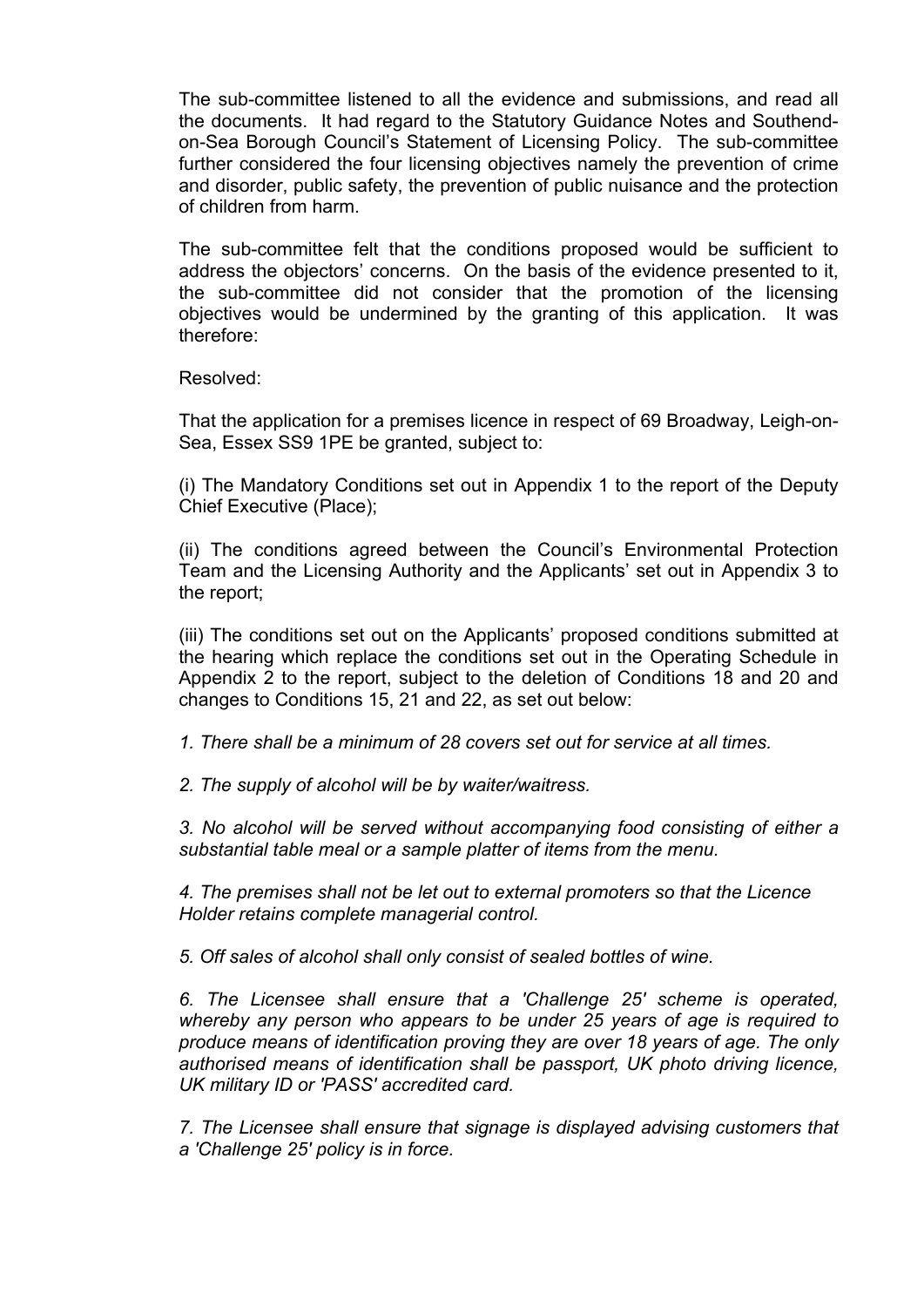*8. The Licensee shall ensure that all staff engaged in the sale of alcohol receive sufficient training. Refresher training shall take place at least six monthly. Written training records shall be kept on the premises and made available to any officer authorised under the Licensing Act 2003. Those holding an appropriate licensing qualification and/or a Personal Licence shall be exempt from this requirement.*

*9. The Licensee shall ensure that a refusal book is maintained at the premises to record any refusals of alcohol. The refusals book shall be made available to the Police/Licensing Authority upon request.*

*10. The Licensee shall ensure that an incident log is maintained on the premises to record any incidents or occurrences relating to crime or disorder issues. The incident book shall be made available for inspection to Police upon request. The log shall record the following:*

- *All crimes reported to the venue*
- *All ejections of patrons*
- *Any complaints received concerning crime and disorder*
- *Any incidents of disorder*
- *All seizures of drugs or offensive weapons*
- *Any faults in a CCTV system, searching equipment or scanning equipment mandated as a condition of the licence.*

*11. The Licensee shall ensure that a written record is kept on the premises of all persons authorised by the DPS or a personal licence holder to sell or supply alcohol in their name. Such records shall be made available to the Police/Licensing Authority upon request.*

*12. Power supplies to all sound amplification equipment shall be solely via suitable sound level limiting device(s). The limiting device(s) shall be set by an appropriately qualified acoustician / competent sound engineer having particular experience in audio control work, at such a level as to prevent statutory noise nuisance affecting the occupants of any noise sensitive premises, having regard to minimum background and ambient levels throughout the licensed periods.*

*The devices shall thereafter be maintained at the levels set and shall be accessible only to the Licensee or his/her representative for maintenance purposes and to prevent unauthorised access to and tampering with the controls. Original records of all data obtained, certified by the acoustician/sound engineer , together with the settings of the devices determined as being appropriate, shall be retained and available for inspection by any Officer authorised pursuant to the provisions of the Licensing Act 2003.*

*13. No doors or windows shall be opened after 21.00 hours except for access and egress and the Licence Holder shall ensure that doors and any adjoining lobbies are optimised to minimise noise nuisance.*

*14. No rubbish or bottles will be disposed of outside the building between 21.00 and 08.00 the following day.*